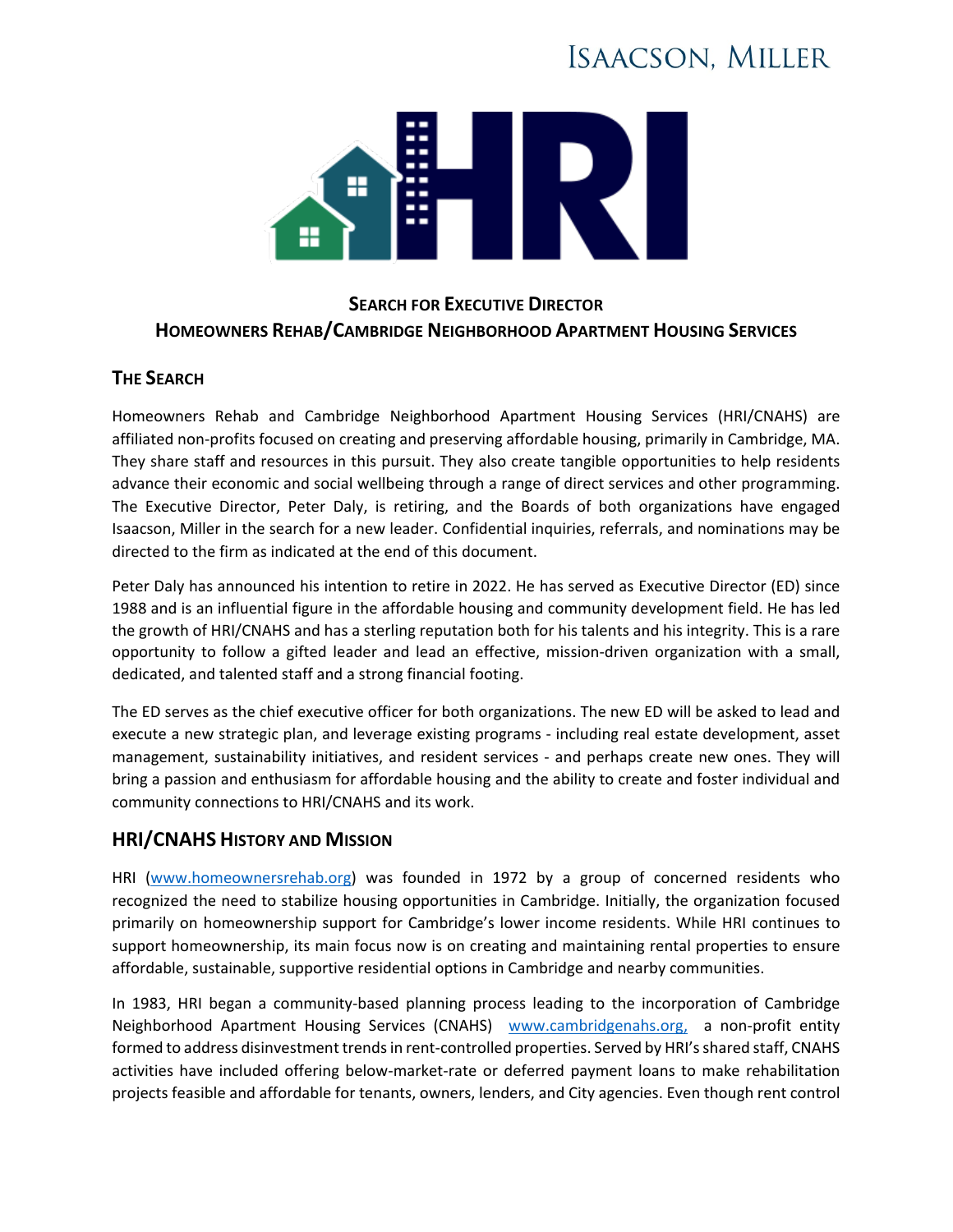*HRI/CNAHS Executive Director Page 2 of 7*

ended in 1995, CNAHS has continued to help both small property owners and lower income homeowners improve their buildings.

Since 2015, HRI/CNAHS has partnered with the Kuehn Fellowship program, which provides two-year fellowships to young professionals to work in non-profits dedicated to affordable housing. To date, HRI/CNAHS has welcomed and offered full-time employment to four Kuehn Fellows.

### **REAL ESTATE DEVELOPMENT AND MANAGEMENT**

HRI/CNAHS now owns over 1,700 units of housing primarily in Cambridge, with an additional 70 units in Worcester and smaller properties in several nearby communities. Its portfolio is diverse in size, character, and location. The largest property in the portfolio is 808-812 Memorial Drive, whose 300 units are operated in partnership with the residents and currently undergoing substantial exterior and interior renovation. At the small end of the spectrum, the organization is repurposing the last remaining rooming house in Cambridge by converting it into a dozen single-room occupancy units with individual bathrooms and kitchens.

On the new construction front, HRI/CNAHS recently completed the largest 100 percent affordable housing development in Cambridge in over forty years: Finch Cambridge. It has 98 apartments ranging in size from one to three bedrooms, plus community spaces. Most of the units are for households earning less than 60 percent of the Area Median Income (AMI), with the rest for households earning up to 100 percent AMI. Located on Concord Avenue across from Fresh Pond, the building meets the highest energy efficiency and sustainability standards and, to date, is the largest [Passive House](https://phmass.org/what-is-passive-house/) building in Massachusetts.

While HRI/CNAHS's developments are typically mixed income, the significant majority of its units have rents affordable to low- and moderate-income households. To achieve this high level of affordability along with excellent design, HRI/CNAHS is skilled in obtaining and creatively aligning a wide mix of public and private financial resources tailored to each project. It works closely with multiple public agencies at municipal, state, and federal levels; non-profit financial intermediaries; and private investors. It has built strong relationships with these diverse stakeholders, which have, in turn, over many years agreed to finance all the organization's proposed projects.

Through its asset management program, HRI/CNAHS ensures that its properties are well maintained and are in strong financial health. It works with third-party management companies to provide day-to-day property management, maintenance, and financial management of its properties. Wingate Companies currently manages the portfolio.

More information about HRI/CNAHS's development programs can be found at the end of this document, and throug[h this link,](https://www.homeownersrehab.org/properties-1) there is additional information about its real estate portfolio.

## **RESIDENT SERVICES**

The HRI/CNAHS Resident Services (RS) program has grown over the past decade. It assesses the specific needs of households in each property and works to find the services that will support them. While most of the organization's properties house families with children, others are geared to senior residents or to individuals living with disabilities. The RS program provides targeted information and referral services, financial fitness and savings programs, a computer learning center in one property, on-site educational and interactive events at many properties, and a monthly newsletter to residents. It partners with multiple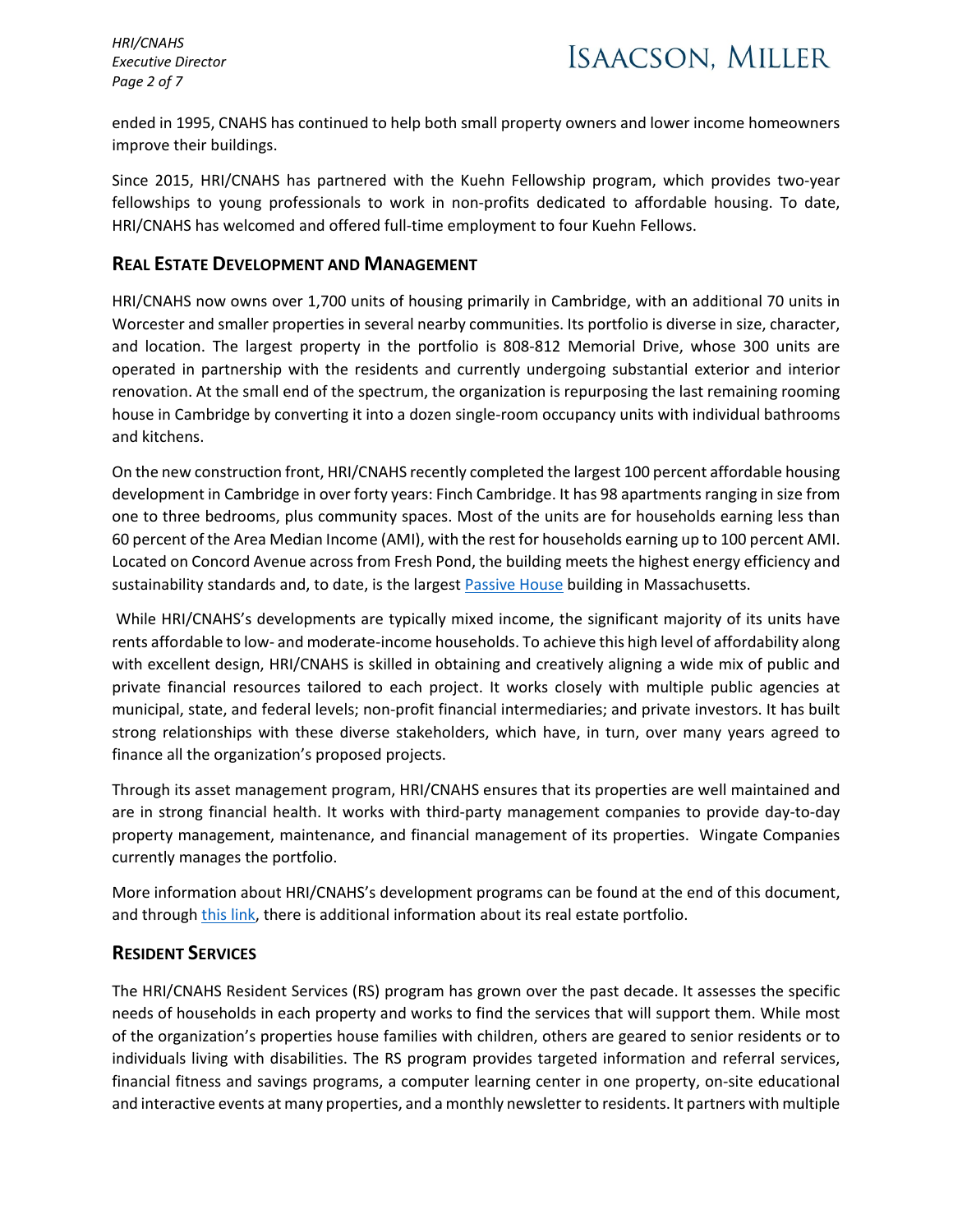*HRI/CNAHS Executive Director Page 3 of 7*

service agencies to bring programs to residents. The RS staff are also available for one-on-one services to residents as needed.

A full account of HRI/CNAHS's Resident Services offerings can be found at the end of this document.

### **LEADERSHIP AND ORGANIZATIONAL STRUCTURE**

HRI/CNAHS share an Executive Director and staff but are governed by separate Boards of Directors. The Boards have representatives from the many sectors they engage to successfully pursue their missions: residents of their properties and the surrounding communities; finance professionals such as local bank officers; city officials; affordable housing and urban planning professionals; and representatives of affordable housing nonprofit intermediaries. Many Board members have served for over ten years, so there is a considerable degree of stability and continuity in board membership. Currently HRI/CNAHS employs 12 staff members for development, resident services, operations, and administrative support. HRI/CNAHS now outsources its financial management to AAFCPAs and its human resource functions to Insource Services, with the intention that the next ED may decide on a different long-term approach to managing these activities.

## **THE ROLE**

The new Executive Director will be a leader in the affordable housing field and will have experience in assessing and managing development opportunities, with an understanding of the diverse issues entailed in creating and sustaining affordable residential communities. They will lead the overall planning and oversight of development projects, seeking new opportunities in the real estate market and working with staff and the Boards to assess future locations for development. They will also oversee the long-term health and operations of HRI/CNAHS's real estate portfolio. To maintain and grow life-changing programming for residents in the properties, the ED will also need to have a sharp focus on resident services.

This leader will build and sustain strong partnerships with local, state, and federal organizations and officials, and advocate convincingly for HRI/CNAHS's mission and projects. HRI/CNAHS's relatively small size means the ED must be a visible manager, communicating openly, supporting staff, and working collaboratively with them to set priorities, delegate responsibility, and achieve goals. Its strong, capable staff are the organization's greatest asset, so the new ED will have a great team to work alongside.

### **KEY OPPORTUNITIES AND CHALLENGES**

### *LEAD THE DEVELOPMENT OF A NEW STRATEGIC PLAN TO GUIDE HRI/CNAHS INTO THE FUTURE*

This leadership transition calls for reflection about the way forward. In close collaboration with the Boards, staff, and other stakeholders, the Executive Director will convene conversations to produce a new strategic plan. The new plan will articulate an ambitious but achievable vision for the next five to ten years of HRI/CNAHS's work and will set explicit and measurable goals for growth both in new development and expanded services.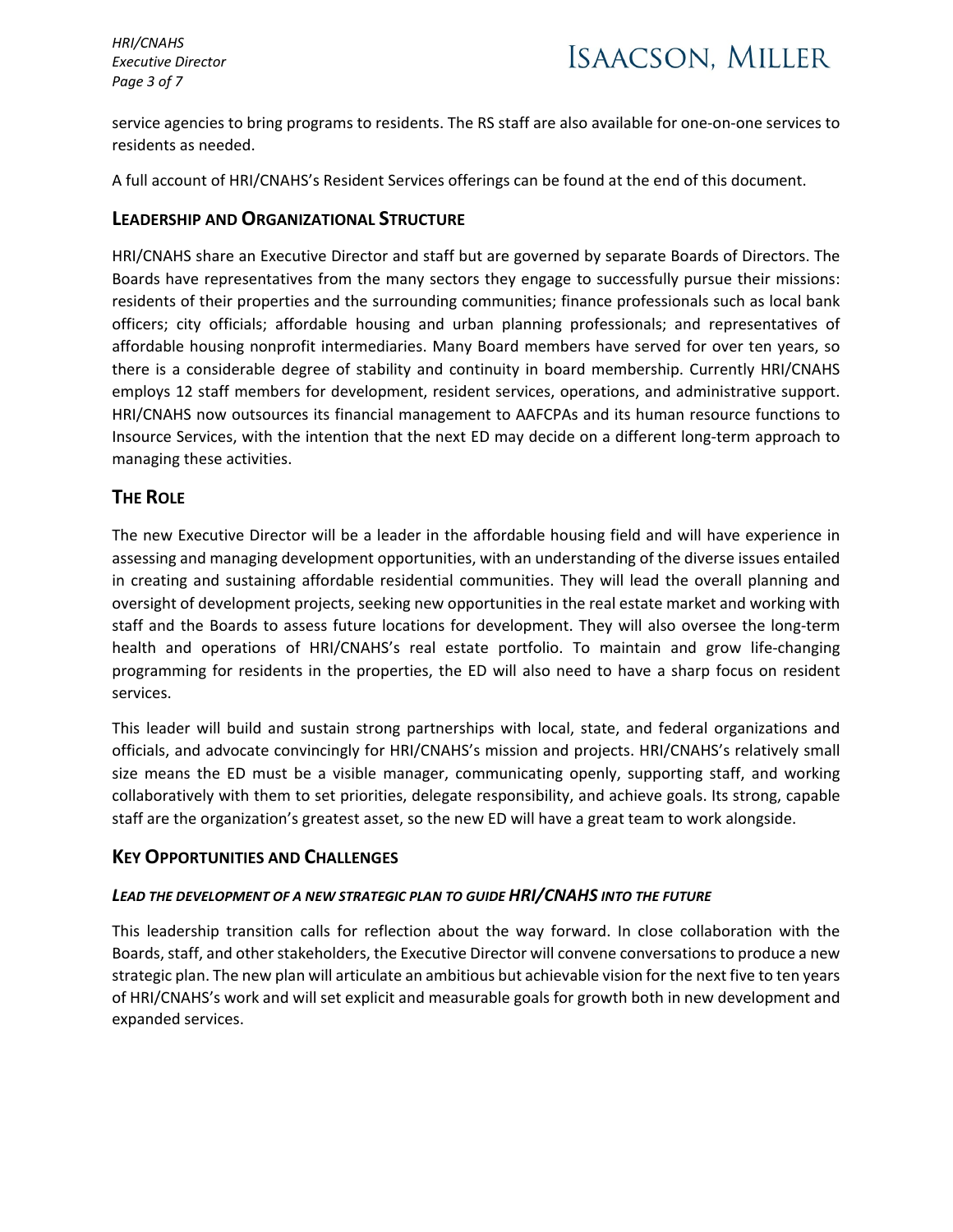*HRI/CNAHS Executive Director Page 4 of 7*

## *CONTINUE TO STRENGTHEN HRI/CNAHS'S RELATIONSHIP WITH LOCAL LEADERS AND FORGE NEW PARTNERSHIPS LOCALLY AND NATIONALLY*

Cambridge is a deeply interconnected city, especially when it comes to affordable housing work. Over the years, HRI/CNAHS's leadership has built close, strong relationships with local government and private sector leadership to help support and drive HRI/CNAHS's work. The ED will build on this legacy as a visible figure within the community, representing both organizations, nurturing, and building connections to support their activities.

### *ENSURE THE CONTINUED GROWTH & SUSTAINABILITY OF HRI/CNAHS'S REAL ESTATE PORTFOLIO*

The ED will work with the Boards of Directors, staff, and the broader community to set the long-range development strategy for the organization. HRI/CNAHS is in a strong financial position, so the next ED will inherit a solid foundation on which to build. The ED will remain current about the real estate market in Cambridge and the surrounding area in order to identify and pursue new development and program opportunities. They will strategize around the possibility of increasing the organization's reach geographically. With the vision and energy of an entrepreneur, the ED will critically evaluate new business opportunities, new revenue streams, and collaborations. They will oversee the organization's financial performance and establish policies and procedures to ensure that it continues to operate in a fiscally responsible manner.

## *EVALUATE EXISTING PROGRAMMING AND DEVELOP NEW SERVICES TO SUPPORT HOUSING STABILITY AND ACCESS TO OPPORTUNITY FOR RESIDENTS*

HRI/CNAHS offers life-changing programming to its residents, focused on economic advancement, education, health, and community building. Here too, the ED will work with staff and the Boards to identify how to grow services to maximize their benefits. The ED will provide leadership for the design and delivery of resident services programs to enhance existing, successful programs and identify new ones, including new links to third-party providers. Leading with data, the intent is to understand community needs and measure outcomes across the organization's properties to ensure appropriately tailored programming. The ED will be culturally competent, with a working knowledge of the communities the organization serves and the structural problems they face politically, socially, and economically.

### *CONTINUE HRI/CNAHS'S COMMITMENT TO CREATING SUSTAINABLE, TOP-QUALITY HOUSING*

HRI/CNAHS has received national attention for its commitment to developing sustainable, affordable housing with a low carbon footprint. The organization has already developed high-performance buildings with renewable energy installations, including three with LEED Platinum Certifications, two LEED-Certifiable projects, two building renovations approaching Net Zero energy use, and one Passive House development. The next ED will continue this effort to lessen the environmental impact of the organization's portfolio through design, construction, and operational strategies that incorporate sustainable building practices and renewable technology in all its projects.

### *INCREASE THE SIZE, DEPTH, AND DIVERSITY OF THE STAFF AND BOARDS*

As a core part of its mission, the organization supports the creation and management of residential communities that are diverse in race, ethnicity, income, age, abilities/disability, and household structure. This mission is internal as well. The Boards and staff of both HRI and CNAHS are committed to that goal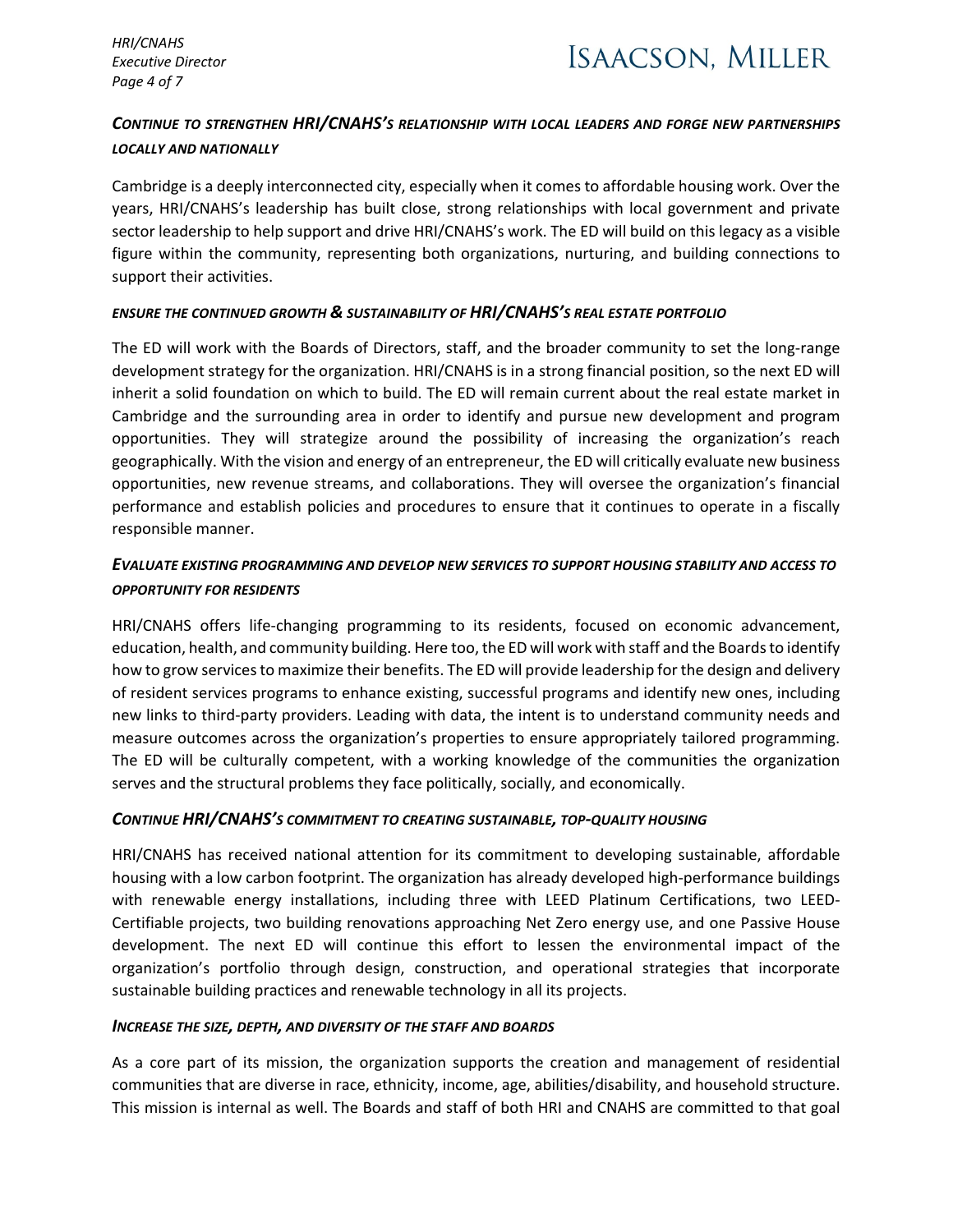*HRI/CNAHS Executive Director Page 5 of 7*

# **ISAACSON, MILLER**

and have important work to do on this front. The organization sees the need to reflect the communities it serves at every level. The ED will mindfully and intentionally grow the organization in size and will recruit staff and Board members who bring depth and breadth of professional and lived experience. It will be incumbent upon the next ED to devise opportunities for greater diversity among all stakeholders and to increase the focus on diversity, equity, inclusion, and access in their internal and external operations.

## **KEY QUALIFICATIONS AND CHARACTERISTICS**

The HRI/CNAHS Boards will focus their search on professionals who are accomplished in the field of affordable housing. While there is a preference for candidates with knowledge and networks in the local community, the search committee encourages the interest of candidates whose expertise and relationships have been developed in other urban markets. While no candidate will embody all of them in equal measure, the successful candidate will bring many of the following qualities and qualifications:

- A deep and demonstrable commitment to HRI/CNAHS's mission and values
- 10 years related experience, including progressively more responsible experience, in real estate development, maintaining a strong, sustainable portfolio of properties, and community-serving programs
- Senior leadership experience at a similarly complex organization; the capacity to recruit, retain, develop, and inspire high-performing teams
- Successful experience working with diverse constituencies such as public officials, private businesses, community residents, and others
- A demonstrated understanding of and commitment to diversity, equity, and inclusion in the affordable housing field, to reduce historical and institutional barriers which have excluded and disadvantaged people
- Strong working knowledge of government and private sources of affordable housing finance
- A comprehensive understanding of urban communities and a passionate commitment to the success of cities
- Excellent written and oral communication skills

## **APPLICATIONS, INQUIRIES, AND NOMINATIONS**

Applications, as well as inquiries and nominations can be directed electronically and in confidence to:

Lisa Savereid, Partner Angelo Alexander, Associate <https://www.imsearch.com/search-detail/S8-384>

*Homeowner's Rehab, Inc./Cambridge Neighborhood Apartment Housing Services is an equal opportunity employer committed to ensuring diversity in its workplace, and candidates from diverse backgrounds are strongly encouraged to apply.*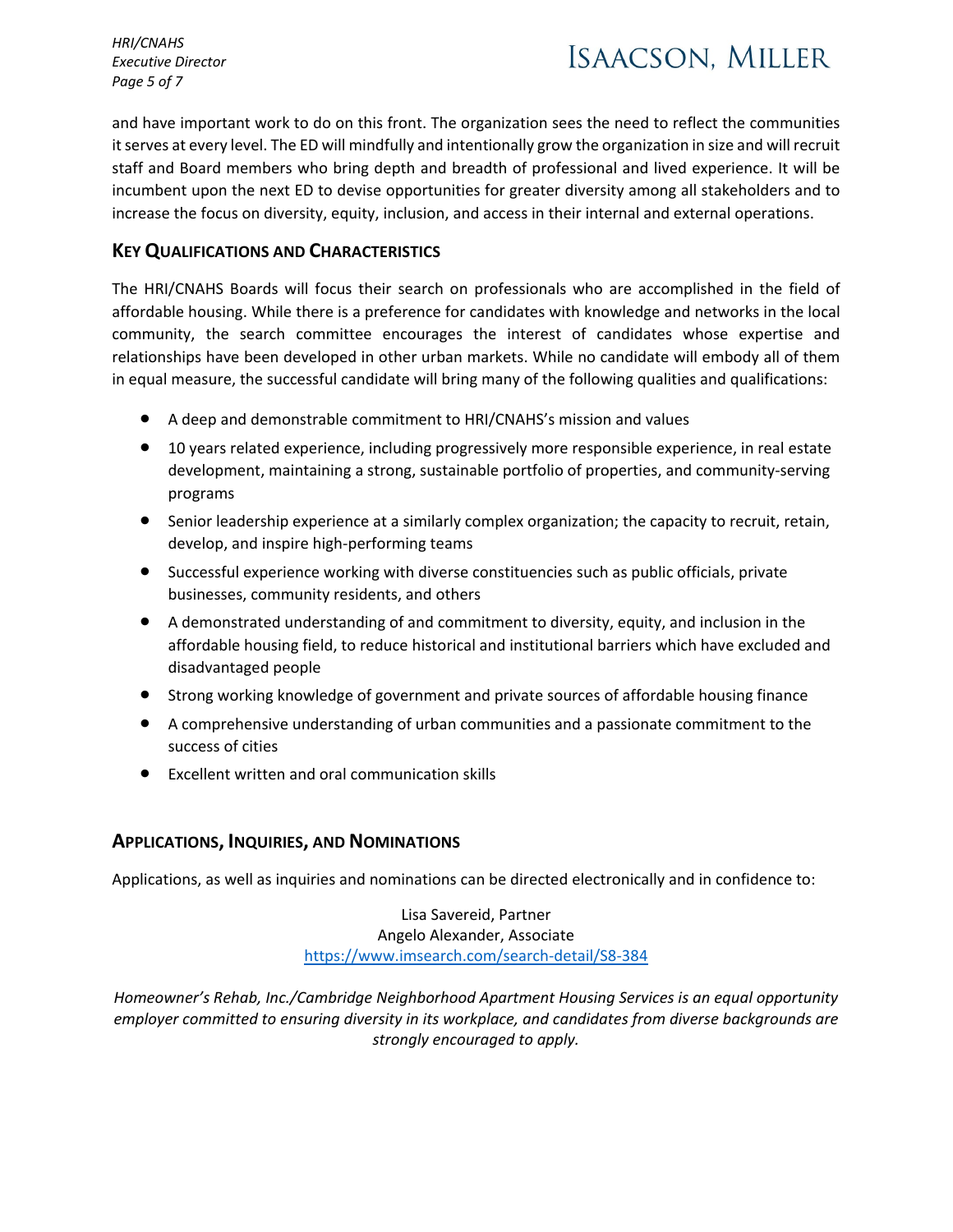## **ISAACSON, MILLER**

## **APPENDIX: ADDITIONAL INFORMATION ABOUT HRI/CNAHS**

### **REAL ESTATE DEVELOPMENT AND PROGRAMS: ADDITIONAL INFORMATION**

#### *Green Initiatives, Sustainability, and Wellness*

As part of its real estate development, lending, and asset management lines of business, HRI/CNAHS places a high emphasis on reducing the carbon footprint of their portfolio and creating healthier homes for their residents, along with ensuring the long-term sustainability of the properties and reducing operating costs. The organization has achieved three LEED Platinum building certifications, two LEEDcertifiable projects, two building renovations approaching Net Zero energy use, in addition to the Passive House certification for Finch Cambridge noted above. The organization's work in this area has won numerous awards for its innovation and impact, most recently in September 2021, the national award from *Engineering News-Record* for "Excellence in Sustainability Best Project" for Finch Cambridge. The organization goes beyond reducing energy use to develop resident programs that promote healthy living for the community. These include having become the first nonprofit member of the Partnership for a Healthier America (PHA) and incorporating Active Design Principles in all new construction.

### *Financial Lending: Home Improvement Program (HIP)*

HIP has been operated by HRI for over 40 years. This program provides low-interest home improvement loans and technical assistance to homeowners in Cambridge who cannot afford to maintain their homes. Without the assistance of HIP, these homeowners would likely be forced to sell their homes and move out of their neighborhoods. Funding for this program comes from a blend of City funding, fundraising, and HRI/CNAHS's budget. To date, the program has renovated more than 500 units for low- and moderateincome homeowners.

### *Improving Lives for Individuals Disadvantaged by Age, Income, or Disability*

HRI/CNAHS continually takes on innovative challenges. One recent example: In April 2020, the organization, in collaboration with Wingate Management, assumed operation of [CASCAP, Inc.](https://cascap.org/) and its 250+ unit real estate portfolio. The 20 buildings include both group homes and independent living for individuals or seniors. This merger had been planned by the staff and boards of both CASCAP and HRI/CNAHS for approximately two years to ensure a comprehensive approach to stabilizing and reinvesting in CASCAP properties which serve people who are disadvantaged by age, disability, or poverty. After assessing the conditions of each property, mostly in Cambridge but one each in Newton, Lowell, and Watertown, HRI/CNAHS is undertaking targeted refinancing and repair or renovation programs.

### **RESIDENT SERVICES PROGRAMMING: ADDITIONAL INFORMATION**

### *Education Services*

**[Scholarship Program:](https://www.homeownersrehab.org/scholarshipprogram)** Since 2006, HRI/CNAHS has offered scholarship programs to its residents – with no age limit – seeking to enroll in a two- or four-year undergraduate college program or to earn a professional certification. Since its inception, they have awarded over \$1 million to more than 70 individuals.